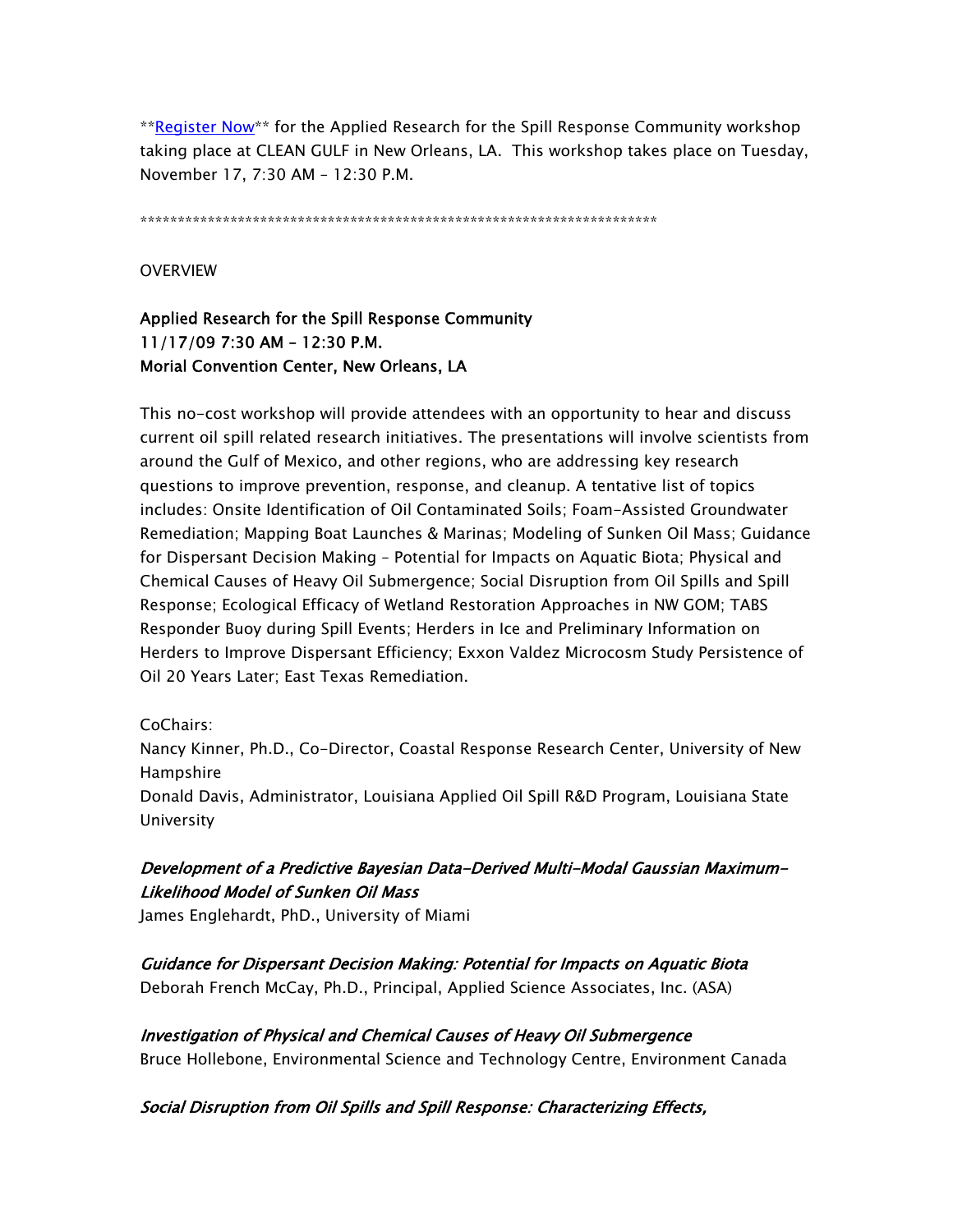# Vulnerabilities, and the Adequacy of Existing Data to Inform Decision-Making

Thomas Webler, PhD., Social and Environmental Research Institute Co-Author(s):

Seth Tuler, PhD., Social and Environmental Research Institute

## A Rapid Response Buoy for Oceanographic Data Collection at Oil Spill Sites

Dr. Norman Guinasso, Deputy Director, Geochemical and Environmental Research, Texas A&M University

# The Influence of Soil Source on the Restoration of Emergent Coastal Marshes and Aquatic Habitats

Dr. Chuan-Kai Ho, Postdoctoral Researcher, Coastal and Wetlands Ecology Lab, Texas A&M University

### Mapping Boat Launches and Marinas

Rob Cunningham, Retired, Louisiana State University

## Onsite ID of Contaminated Soils

Dr. David Weindorff, Assistant Professor, School of Plant, Environmental and Soil Sciences, LSU

### Foam-Assisted Groundwater Remediation

Dr. Seung Kam, Department of Petroleum Engineering, LSU

## Results of Chemical Herder Research

Joe Mullin, Program Director, Oil Spill Response Research Oil Spill Response Research, Minerals Management Service

Donald Cundy, U.S. Coast Guard - Invited

Albert Venosa, Program Manager, Oil Spill Research Program, Senior Research Microbiologist, U.S. Environmental Protection Agency - Invited

Registration Fee: FREE, Sponsored by LOSCO, OSRADP, TGLO, and UNH

\*\*\*\*\*\*\*\*\*\*\*\*\*\*\*\*\*\*\*\*\*\*\*\*\*\*\*\*\*\*\*\*\*\*\*\*\*\*\*\*\*\*\*\*\*\*\*\*\*\*\*\*\*\*\*\*\*\*\*\*\*\*\*\*\*\*\*\*\*

To register now go to http://www.cleangulf.org and click on registration. For any additional questions please contact Jill Dean at 713-343-1880 or mailto:jilld@tradefairgroup.com.